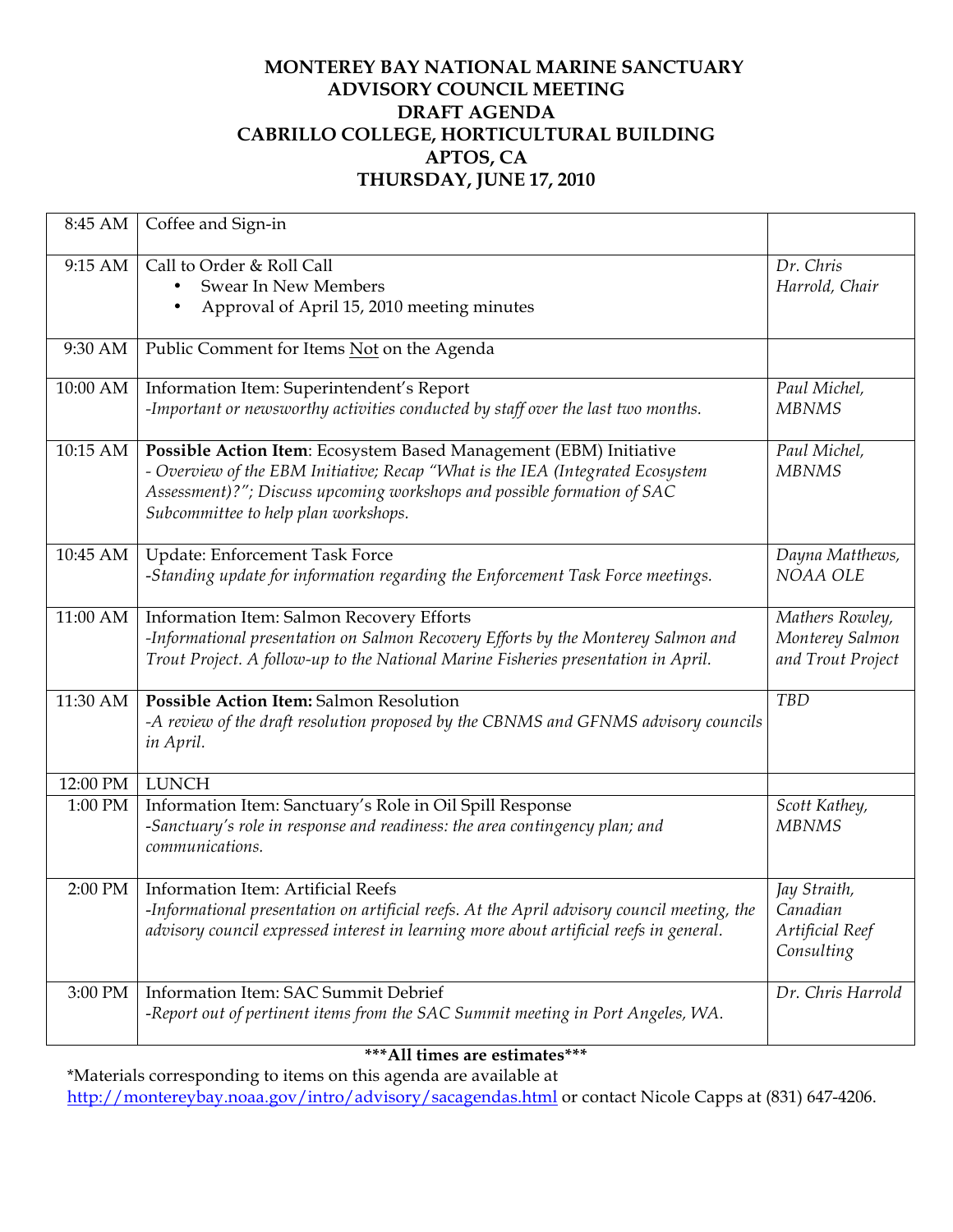| 3:30 PM           | <b>Sanctuary Advisory Council August Retreat</b><br>-Agenda items for retreat include review of workplan and develop new 2-year workplan;<br>discuss council member roles and responsibilities. Retreat will be Aug 18 in Monterey.<br>Retreat will be open to public. | Paul Michel |
|-------------------|------------------------------------------------------------------------------------------------------------------------------------------------------------------------------------------------------------------------------------------------------------------------|-------------|
| $4:00 \text{ PM}$ | Member Announcements                                                                                                                                                                                                                                                   |             |
| 4:30 PM           | <b>ADJOURN</b>                                                                                                                                                                                                                                                         |             |

## **Directions:**

From the North: Take Highway 1 south to the Park Avenue exit. Turn left onto Park Avenue and continue to the light at Soquel Drive. Turn right onto Soquel Drive. At the first light take a left. This is Perimeter Road. Turn left onto Perimeter Road and continue up the hill. Take the first left which leads to the Horticulture Building. There will be a big sign that reads "Horticulture Center and Botanic Gardens". Park anywhere at the top of the hill. Parking is free unless parking at a metered parking spot.

From the South: Take Highway 1 north to the State Park Drive exit. Keep right at the fork, follow signs for Soquel Drive and merge onto State park Drive. Turn left at Soquel Drive. Drive approximately one mile on Soquel Drive. Turn right onto Perimeter Road. (Perimeter Road is the second right after Vienna Drive. There is no street sign marking Perimeter Road so look for the MBNMS sandwich board sign.) Continue on Perimeter Road and take your first right. There will be a big sign that reads "Horticulture Center and Botanic Gardens". Park anywhere at the top of the hill. Parking is free unless parking at a metered parking spot.